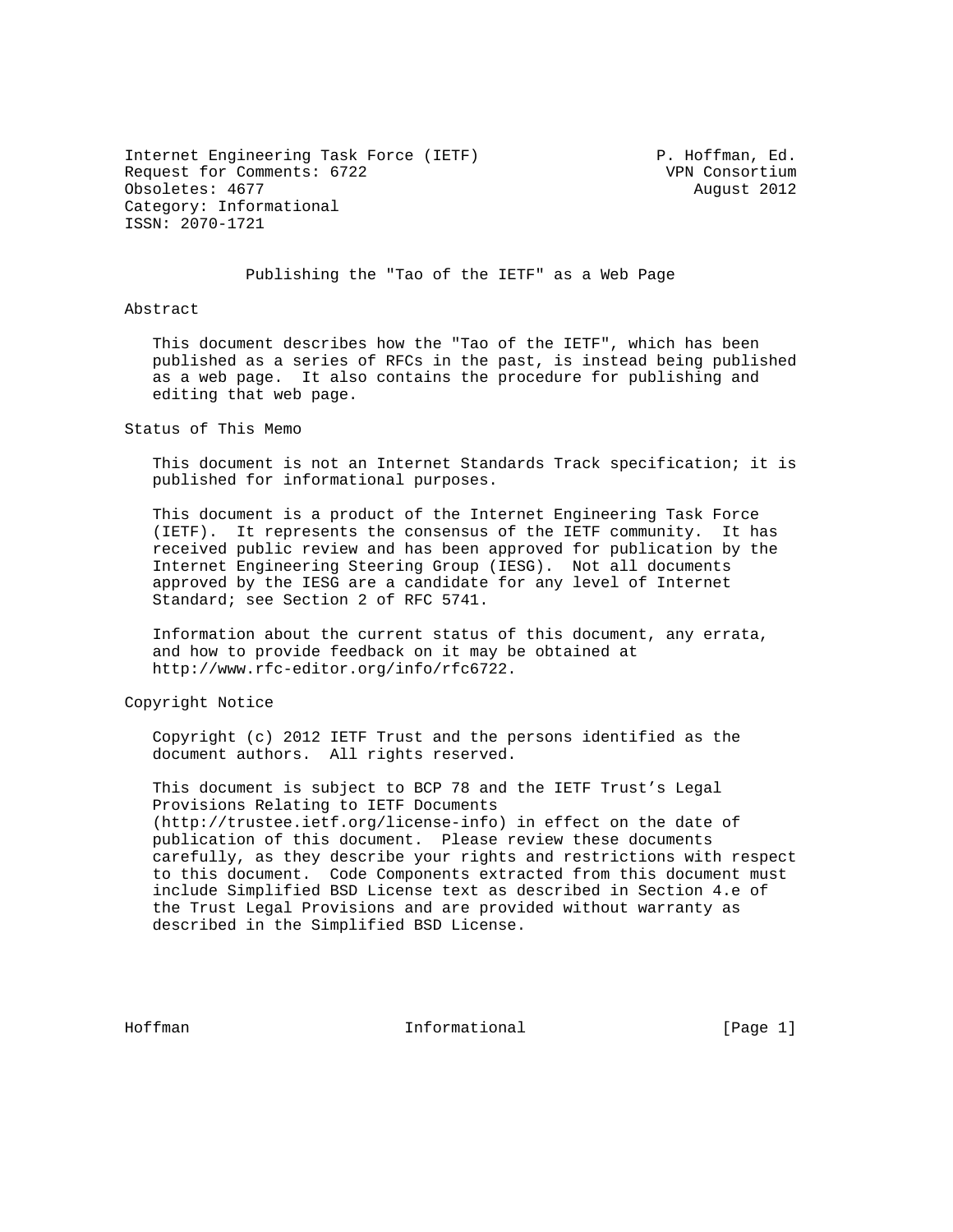## 1. Introduction

 The "Tao of the IETF" ("Tao") describes the inner workings of IETF meetings and Working Groups, discusses organizations related to the IETF, and introduces the standards process. It is not a formal IETF process document but instead an informational overview. The Tao has traditionally been published as an RFC. It has been published as RFCs 1391, 1539, 1718, and 3160; it is currently [RFC4677].

 At the time this document is published, there is a strong desire in the IETF community to turn the Tao into a web page that can be updated more easily. This document describes that process. At the same time, this document formally obsoletes the last version of the Tao that was published as an RFC because the last version, RFC 4677, is no longer considered the "latest" version of the Tao: the new web page is.

 This document contains the procedure agreed to by the IESG. The Tao has traditionally been an IETF consensus document, which means that the IESG has had the final say about what the Tao contained before it was sent to the RFC Editor. Thus, the IESG should have final say regarding what the Tao says when it is a web page.

2. Procedure for Publishing and Editing the Tao

 The Tao is published at <http://www.ietf.org/tao.html> and <https://www.ietf.org/tao.html>. The initial content for the Tao web page is based on a draft document that was meant to replace RFC 4677.

 The Tao is edited by one or more people as designated by the IESG. Suggestions for changes to the Tao are discussed on the tao-discuss@ietf.org mailing list.

 The editor of the Tao decides which proposed changes should be submitted to the IESG for approval. The editor publishes the proposed changes in a version at <http://www.ietf.org/tao-possible-revision.html>. The IESG may accept as many of the proposed changes as it wishes. The IESG then submits the changed version to the IETF Secretariat for publication on the IETF web page at the URLs given above. The Tao editor and the IESG should confirm that the page appears on the web site as intended.

 Each version of the Tao has a visible timestamp near the beginning of the document. All published versions are archived using URLs of the form <http://www.ietf.org/tao-archive/tao-YYYYMMDD.html>, and a list of the revisions is available at <http://www.ietf.org/tao-archive/>.

Hoffman Informational [Page 2]